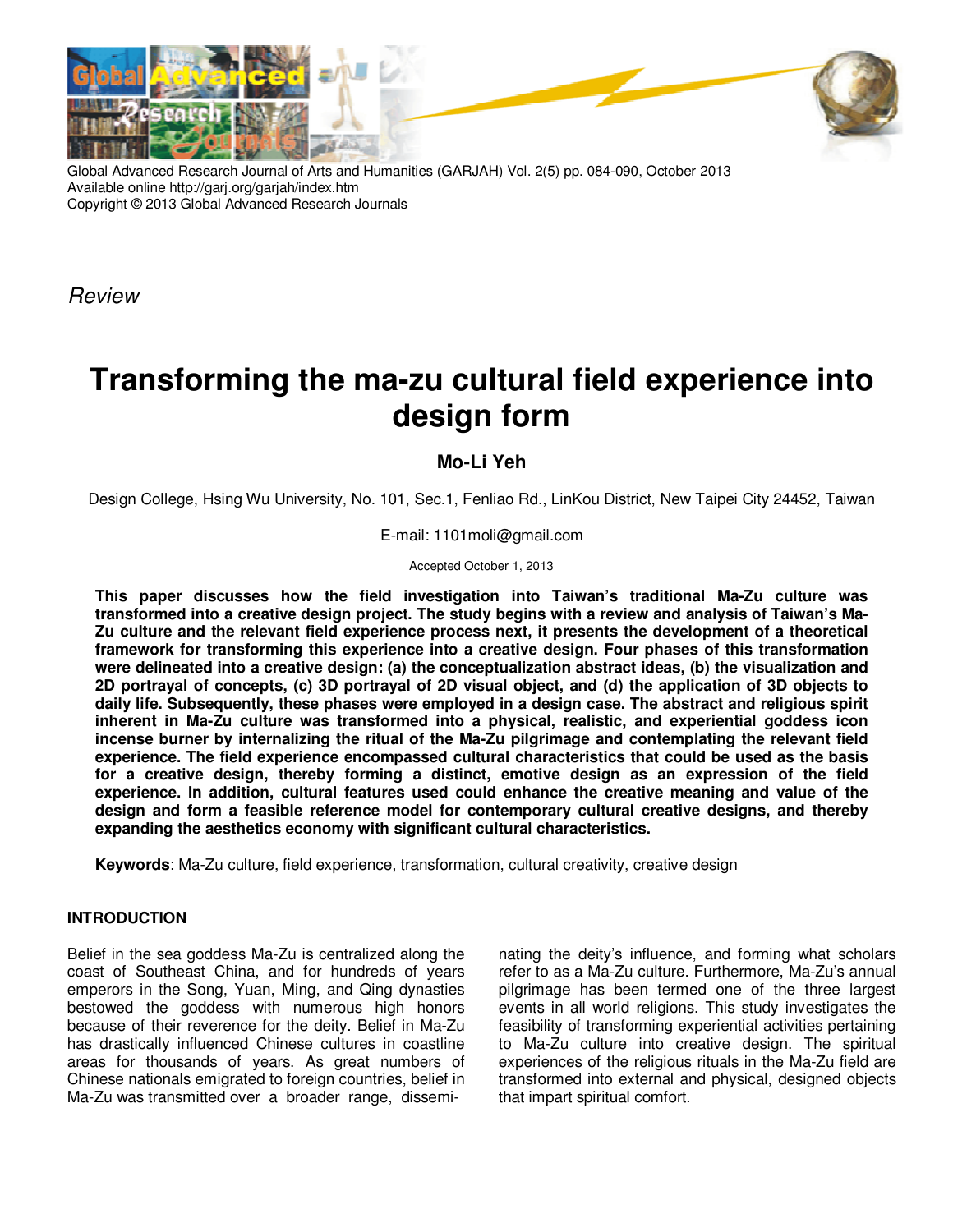#### **The field experience of ma-zu culture**

This section presents a review of relevant literature on Ma-Zu culture and the cultural field experience.

## **Ma-Zu culture**

Belief in Ma-Zu has become popular among local folk in Taiwan. Each year on Ma-Zu's birthday during the third month of the lunar calendar, Ma-Zu shrines and temples throughout Taiwan host major rituals and pilgrimages. Of these annual tours, the nine-day, eight-night pilgrimage held by the Zhen-Lan Temple in Da-Jia, Taichung County, is the most significant and magnificent. This event has eight phases: "praying for well-being," (for the public) "entering the sedan," "commencing the journey," "taking up residence," "praying for prosperity," (for the public) "praying for celebrating Ma-Zu's birthday," "returning," and "sitting peacefully." During the returning ceremony, which is held on the fourth night of the tour and termed "delivering incense," a priest takes incense from the Feng-Tian Temple incense burner, it to the small incense burner from the Zhen-Lan Temple, then returns the incense burner to a small wooden incense carrier, before sealing the carrier box and completing the ritual; the priest repeats this three times. "Offering incense" occurs when Ma-Zu returns to Da-Jia: a small incense burner is placed in the sedan of Ma-Zu, and worshipers offer their incense sticks, pay homage to Ma-Zu, and pray for good fortune in a predetermined order of four stages: the first offering, the second offering, the third offering and the glorifying offering. In the final "adding fire" ceremony, the head of the recitation choir uses a long ladle to take the burning incense from the incense carrier and add it into various incense burners throughout the temple, thus ending the ceremony.

Throughout the Ma-Zu pilgrimage, worshipers make offerings of incense to the goddess, and the physical medium of "incense" is presented to complete each phases of the ceremony, thus concluding this major cultural event. Through the ritual of burning incense, worshipers convey their wishes to the gods, and the ritual symbolizes communication with the gods in heaven. This study investigates the feasibility of transforming Ma-Zu cultural experiences into creative design, and these experiences are transformed into external designed objects that impart a spiritually comforting effect. This corresponds with the findings of Cheng (2002), who states that the use of traditional Chinese cultural images in product designs can be classified as "symbolic transformation of tangible forms," and "life experiences of

real roles and people." Ma-Zu culture is a typical example and representation of Taiwanese beliefs, attitudes, and conventions, and forms a cultural layer of Taiwanese culture. Artifacts, physical and sensory

experiences, rituals, and past memories could assist contemporary Taiwanese people to forge connections and identify with their ancestors. Designers must consider how cultural codes can be used to establish deep emotional connections with consumers to evoke internal experiences and emotions. Using the demonstration of the imprint—the product of such a fusion of experiences and emotions—a basis can be developed for transforming the elements in the cultural field experience, including the cultural characteristics into a creative design, thereby forming an extended distinct, emotive design after the field experience.

## **Cultural field experience**

Lin and Lin (2010) referenced the experience-related theories proposed by Pine II and Gilmore (1999), and redefined the model of experiential design in creative life industries using customers and fields as subjects. In contrast to the referenced experiential strategies, they proposed that field perceptions, experiential activities, cultural meanings, and sensory experiences could become driving factors in creating an elevated aesthetic sense, could establish the distinctiveness of such experience, and thus could be used to analyze emotive fields and experiential products qualities in the creative life industries. That is, the relationship between the customer (horizontal axis) and field (vertical axis) is redefined through the proposition that field perceptions, experiential activities, cultural meanings, and sensory experiences are factors that create experience. The current study combines these concepts with Cheng (2012), restructuring the framework for a "cultural field experience" as outlined in Figure 1 by using the sensory and emotional experiences of a cultural field to satisfy the aesthetic desires of participants minds, bodies, and spirits, thereby achieving an entertaining, aesthetic, and even transcendent experiential state. In addition, with design, evoked memories of a spiritually comforting emotion can become a continuous part of daily life, and maintain the vitality of festival culture. Only through a continued dialogue and exchange between humans and culture, can the quality and vitality of cultural industries be enhanced. A detailed description of the factors follows:

(1) Field perceptions: A beautiful and pleasing space allows participants to enjoy a free ambience and induces unrestricted participation so they may fully enjoy themselves in the activity. Participants can experience the field functions of created mental, physical, and spiritual states, and achieve the objective of being touched emotionally.

(2) Experiential activities: When participants arrive at the cultural field, the activities draw them into the event and create an experience connected to the body and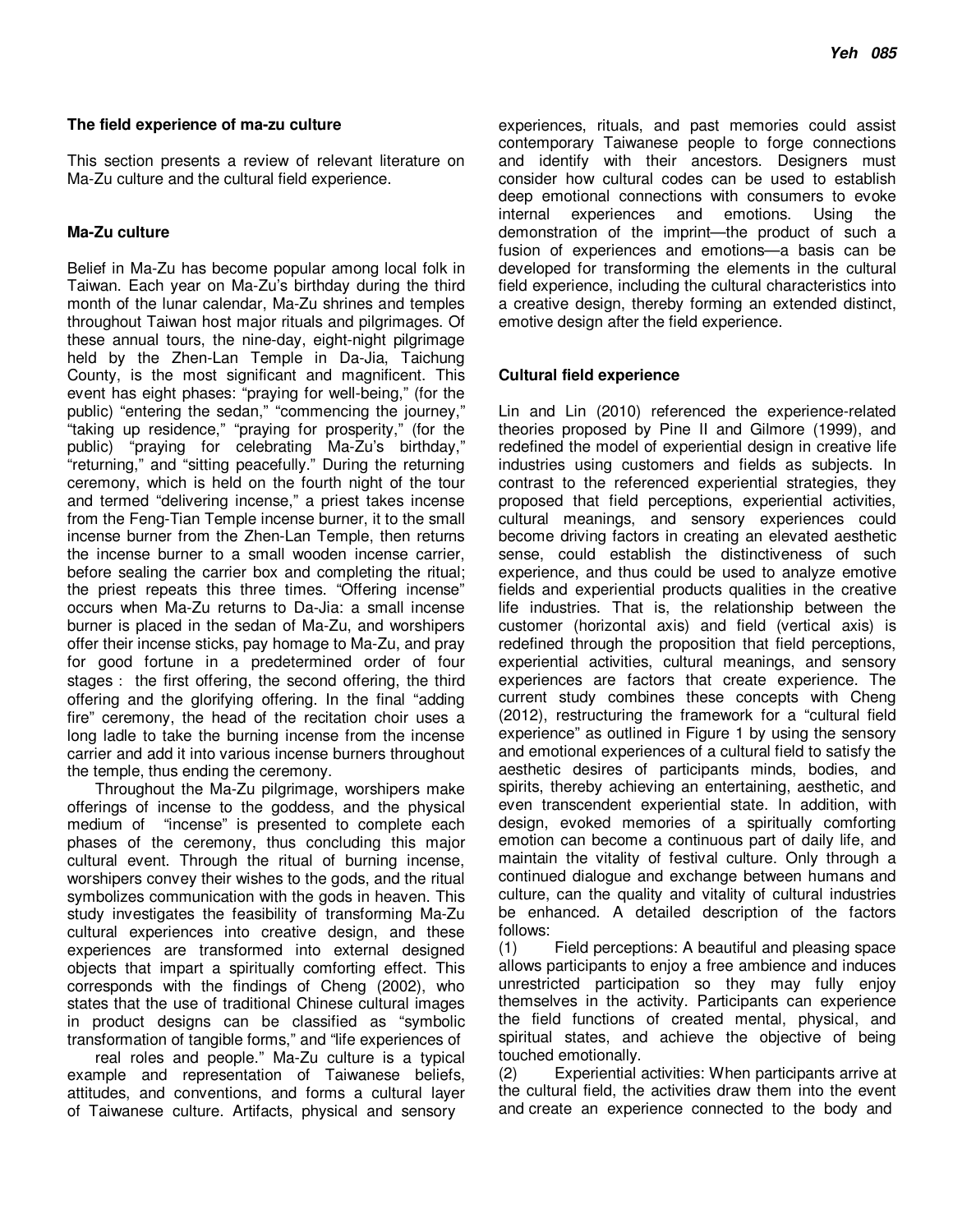

**Figure 1:** Cultural field experience (organized by this study).

patterns of life, encouraging participants to "just do it." Participants can thus temporarily escape reality and create distinctive memories from the cultural experience.

(3) Cultural meanings: Field experience models possesses educational significance, and participants discover cultural meanings and participate in an exploration of knowledge and skills through the experience of various traditional rituals and customs.

(4) Sensory experiences: Stimulation provided by sight, sound, smell, taste, and touch can enhance the impression of an experience, achieving an entertaining and self-entertaining effect while also strengthening memories and recollections (Schmitt, 2000). Participation in a cultural field experience is a process, just as the use of a product is a process. Norman (2002) states that when people use a product, the series of procedures involved enables them to recall the original feelings and ideas conveyed through that product. In other words, participating in an experience process creates a connection between a product (at an external level) and personal values (at an internal level).

## **Transforming concepts into design**

The transformation process for the Ma-Zu cultural field experience is based on the aesthetic foundation presented in Chinese paintings and references the transformational framework developed in "Applying Poetic Techniques of Shape-Spirit Transformation in Cultural Creative Design" (Yeh et al., 2011). Ma-Zu

culture has essential functions for conveying imagination and emotions, and the process of applying this to actual designs can be compared to the mental transition described by Zheng (1982) when drawing bamboo. This explains the process artists encounter in transitioning from conceptualization to objectification, which we found to be closely related to the process seen in the transformation of the Ma-Zu cultural experience into creative design (although different methods are applied).

In the first process in Figure 2, Tong (2006) clearly delineates the progress from "bamboo in the eye," to "bamboo in the mind," to "bamboo in the hand". Artists use their subjective mind to discover the essence in objective objects, and find inspiration (related to the contemplation of ideas) in the connection and interaction between the mind and the object. This conceptualization during the process of artistic creation refers to a relationship that progresses from "seeing the object" and "using the mind" to the expressive form of "using pen and ink," that is, drawing a connection between the personal qualities, character, and cultivation of the artist and the final form of the work. This corresponds to the subjective participation of the artist and the expression of aesthetic forms and images, maintains the creative expression that adopts an "eye—mind—hand" process for creation, and develops the perfect fusions of form and spirit, as well as form and mind.

Furthermore, Tsai (2010) stated that creating artistic works is a type of transmutation, in which thoughts, ideas, and observations are transmuted into feelings, emotions or perceptions, and mental states. The process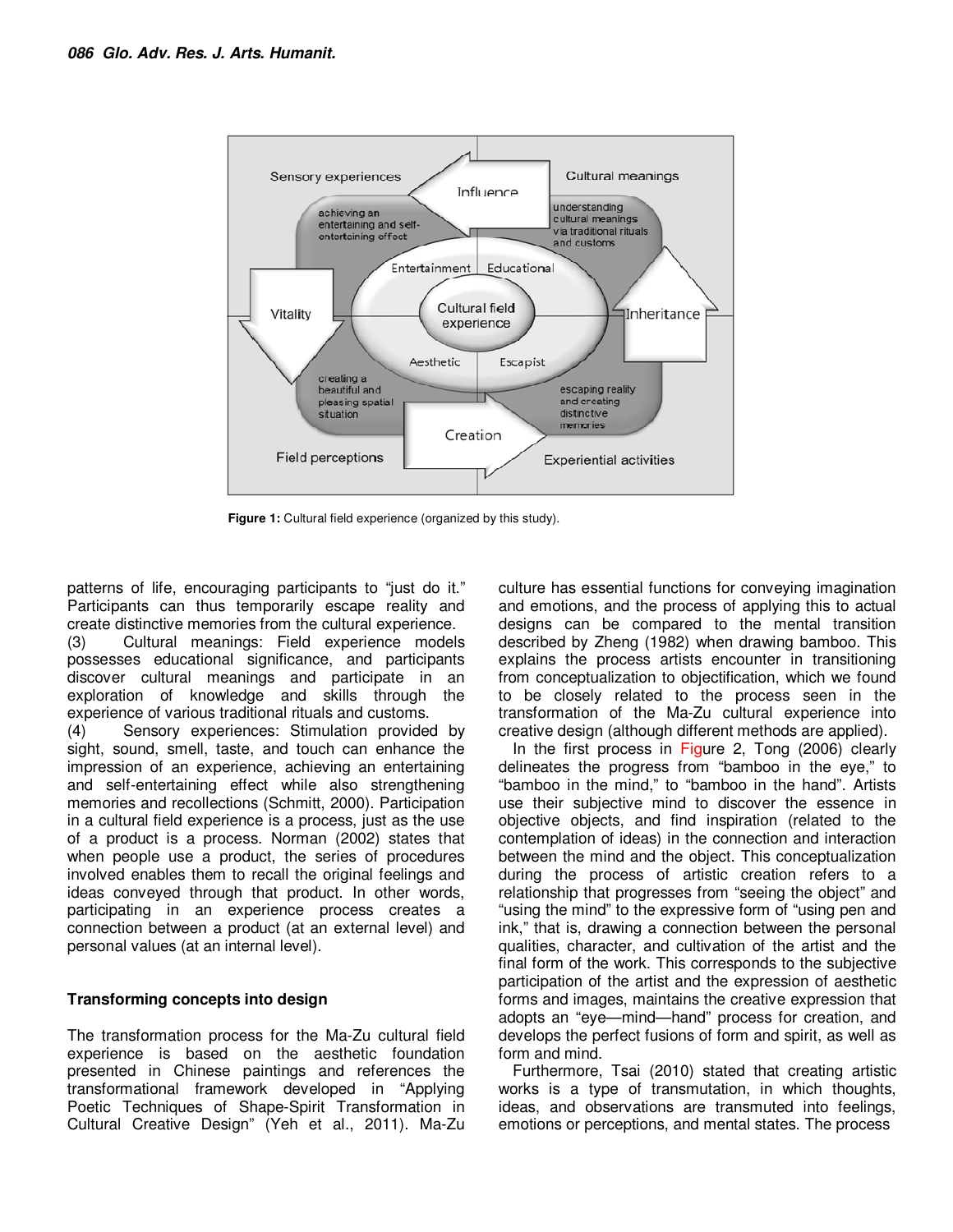

**Figure 2:** Reference process for transforming cultural field experiences into designs (organized by this study).

of transforming materials into artistic works requires designers to use their mind and spirit, and the subtleties of such use remains part of the mystery of the creative process. Therefore, the process of transforming field experiences into actual design output and applications should follow aesthetic principles, guidelines for the transmutation of qualities and attributes, and other relevant theoretical foundations for two purposes—to complete the design implementation and to achieve the goal of establishing a model, with solid theoretical foundation, that transforms cultural field experience into designs and applications.

In addition to presenting the aesthetic concepts of Chinese painting for designers to follow in the first process, the second process in Figure 2 further demonstrates a corresponding process in transforming the field experience into design. Here a designer begins by first seeing the field experience (the Ma-Zu pilgrimage field), and channeling the sensory impressions into a basic creative idea (the experience of spiritual prayer). This internal image is then transmuted into an artistic and creative concept, transforming the Ma-Zu cultural field experience into an emotive design (the Ma-Zu icon design). Starting from the left of Figure 2, this process also explains how the participant employs the visual communication effects gained through viewing the designed product (the Ma-Zu icon) and experiences the aesthetic state of basking in the Ma-Zu cultural field experience, which inspires deep reflection, resonance between the mind and object, and interaction with the goddess when the participant is deeply moved. Consequently, the design and creation based on the cultural field can be applied in daily life, comprehensively

transforming experience into design and achieving the cultural creative design goal of beginning from culture, forming in creativity, and being applied in life (Lin, 2007).

## **The procedures for transforming concepts into design and a case study**

## **Procedures for transforming concepts into design**

In transforming the concept of the Ma-Zu cultural field experience into a practical design, we referenced related studies and developed practical implementation procedures according to field experience characteristics. You et al. (1997) examined the transformation of the image of a product into a representational design, and proposed a three-stage representational image design process comprising "association," "transformation," and "implementation.". Association refers to establishing a direct connection with personal experiences, concepts, memories, or feelings and perceptions to further describe and portray concepts that are considered ideal and significant (image characteristics). Furthermore, keywords related to the image are used as a basis for transforming 2D symbols. Transformation describes a key step in the transformation design process, in which image association is visualized and associations are transformed into primary form vocabularies (transforming the abstract into the physical), and symbols are transformed into 3D designs (models). Implementation refers to the final form of the project and the completion of the association transformation process. During this phase, in addition to creating the, selected finalized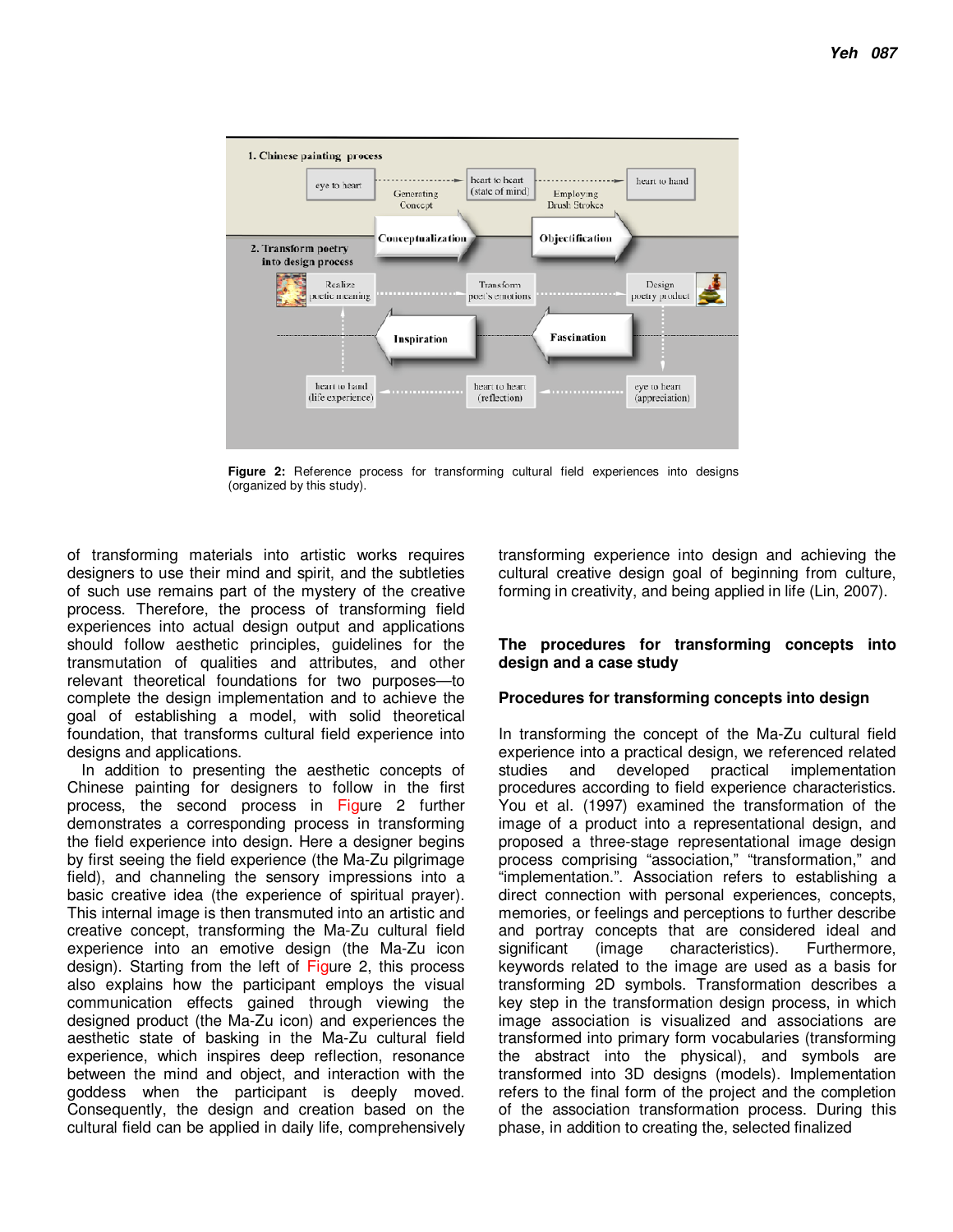

Four Phases of Transforming the Ma-Zu Cultural Field Experience into a Creative Design

**Figure 3:** Processes of transforming cultural field experiences into designs (organized by this study).

product after transformation and modification, initial evaluation procedures related to the further examination and modification of visual rationality, detail and proportion processing, and color configurations related to the final product are completed. This study was primarily based on the above reference and the model proposed by Yeh and Lin (2011), and we consequently determined the following four phases in the transformational design process based on the characteristics of the Ma-Zu cultural field experience.

The first phase is the conceptualization of abstract ideas, which is an process that follows the perceptive imagination and creative imagination processes proposed by Teng (1997). Perceptive imagination refers to contact with an object of perception under the influence of an individual emotional model and framework, which triggers a natural emergence of images based on specific memories; these memories are then processed by the mind and spirit. Consequently, in the process of creative imagination, a new image is created that is similar to the characteristics of the object of perception. The created image atmosphere and ambience is also connected with the original object. We extracted and analyzed the relevant perception-based elements in the field experience process to serve as a basis for transformational design and to stimulate perceptive imagination regarding the field experience.

The second phase is the visualization and 2D portrayal of concepts. In Experiences in Visual Thinking, when discussing the visualization of concepts and the development of concrete objects based on visualization,

McKim (1980) indicated that visual images can be divided into three types: (a) the perceived or seen image is the experience of the senses regarding the physical world, that is, the experiences seen by the eye and recorded in the mind; (b) the mental and spiritual or imagined image is the image assembled using internal creativity, which requires the recorded information from perceived image; and (c) the figure-like or drawn image is images recorded through the use of sketching, drawing, or written forms for communication. These three visual image-creation processes are required in the design and contemplation processes, which create new images through constant feedback. Therefore, viewing, imagining, and drawing are three essential elements of visual thinking. These elements do not demonstrate automatic generation of simply received, displayed, or recorded images, but indicate that a gestation and contemplation process is indispensable whenever a new image is created; this is a requisite phase in the transformational process. Thus, this process can be adopted to, with contemplation and imagination, transform the conceptual elements observed in field experience into 2D visual elements.

The third phase is the 3D portrayal of 2D visual objects. This uses the strategies for creating new images proposed by Stoops and Samuelson (1983) to extract 2D visual elements from field experience and make them 3D objects by employing image details, or techniques such as the change, alternation or simplification of form characteristics.

The fourth phase is the application of 3D objects to daily life. During the 3D portrayal process, the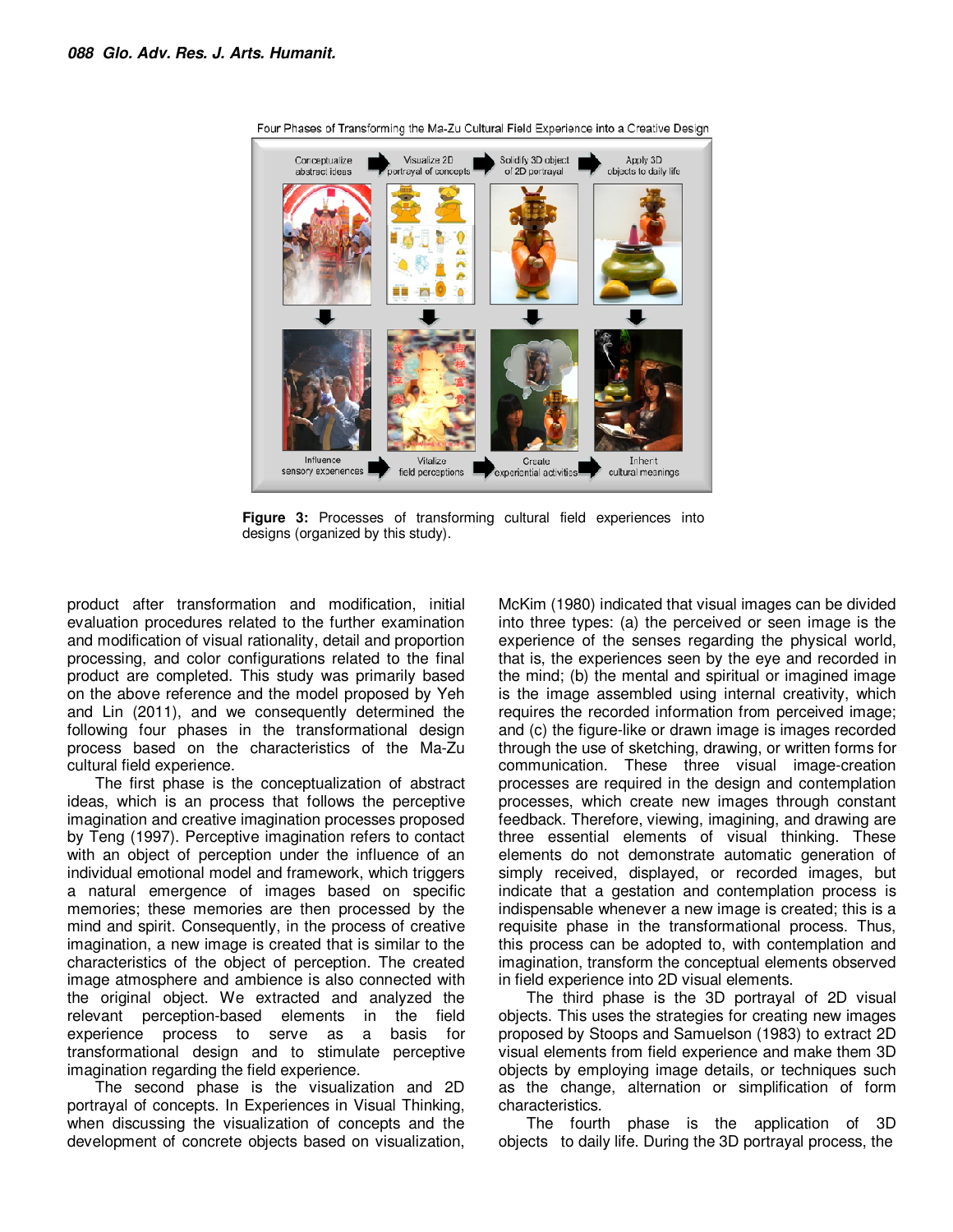functionality and usability of objects are taken into consideration, enabling these objects to be used in daily life. Through design, all objects used, seen, and experienced in life can enjoy and demonstrate increased convenience and pleasure, thereby comprehensively enhancing overall life quality. In addition, cultural traditions conveyed through design take root and are continued in daily life, demonstrating the realization of design applications in the physical world.

#### **Case study of transforming concepts into design**

Figure 3 shows the transformation of the Ma-Zu cultural field experience concept into a design. In addition to following the four phases of transformational design, we also considered the design elements in cultural product design, as listed in Lin (2007), including the exterior or external layers (i.e., color, texture, form, and the composition of individual elements), the middle or active layer (function and usability), and the internal or mental layer (the cultural or emotive qualities of a product). A detailed description follows:

In the first phase, the conceptualization of abstract ideas, the relevant cultural expression elements from the abstract festival activities of Ma-Zu culture were extracted and analyzed, using field experience to develop diverse and concrete concepts. According to Lin (2007), the elements to be transformed, such as "Ma-Zu", "entering the sedan" and "offering incense", are considered based on external form and color, middle and active layers, internal spirit, and relevant elements, thus facilitating the conceptualization of the abstract Ma-Zu cultural field experience as transforming the concepts into a design. In the second phase, the visualization and 2D portrayal of concepts, Ma-Zu, incense burning, and other conceptual elements comprising the field experience are transformed into visual design elements according to the principles of design. The physical seated icon of Ma-Zu was deconstructed as a 2D figurine or icon schematic, and the functional form of the incense-offering was transformed into a visual element of an incense burner. In the third phase, the 3D portrayal of 2D visual objects, concrete visual elements were again contemplated according to external form, function, and other elements, to redesign them into 3D figures. By integrating design concepts and contemplation, the 2D Ma-Zu schematic was transfigured into a 3D Ma-Zu figurine (i.e., the 2D visual elements of Ma-Zu were portrayed in a 3D form). Finally, in the fourth phase, the application of 3D objects to daily life, the function of an incense burner, transformed from the concept of incense-offering, was integrated into the 3D Ma-Zu figurine, enabling the design to achieve applications in everyday life and thus completing the goal of applying 3D objects to the physical world. For the design of the Ma-Zu icon or figurine, yellow and red clothing, similar to the colors most often used on Daoist

gods, were adopted. The figurine materials were formed using refined woodworking, and the production method involved wood-based machining. Finally, regarding the form of the design, the complex external appearances of the clothes typically displayed on gods were simplified. The design was then configured to provide functionality and integrated a smoking-burning wooden-icon mechanism. In sum, the figurine allows consumers to experience elements of traditional Ma-Zu culture such as fragrant incense, protection and healing, and prayers for well-being.

#### **CONCLUSION**

In this study, we considered the Ma-Zu cultural field experience in Taiwan, analyzing past literature to determine transformational foundations and processes as well as organizing implementation procedures for transforming abstract concepts into concrete designs. We delineated four transformational phases: the conceptualization of abstract ideas, the visualization and 2D portrayal of concepts, the 3D portrayal of 2D visual objects, and the application of 3D objects to daily life. In the first phase, the conceptualization of abstract ideas, field experience is expanded, interpreted, and extended to create diverse and concrete ideas. In the second phase, the visualization and 2D portrayal of concepts, various formed concepts are transformed into design elements through the use of design principles and indicators as a reference for transformation, then the design elements are integrated to form the visual elements of a product design. In the third phase, the 3D portrayal of 2D visual objects, concrete elements are reconsidered according to form, function, and other elements, and subjected to 3D design. Finally, in the fourth phase, the application of 3D objects to daily life, the product is created for use in various aspects of daily life. The abstract spirit of Ma-Zu culture was transformed into a physical, realistic, and experiential product, the Ma-Zu figurine incense burner, through the internalization and interpretation of the incense offering ritual and in the field experience. Consequently, a soothing effect, as well as a distinctive emotive memory, was achieved and the product could become an essential part of daily life. Such design facilitates the effective continuation of cultural vitality, and provides a reference for designs in the cultural creative industry.

#### **REFERENCES**

- Cheng MC (2012). The transformation of experience factors in the festival image into design. Unpublished master thesis, National Taiwan University of Art.
- Cheng Y (2002). The constructing of cultural design model: The application of Chinese traditional culture in the product styling model. Unpublished master thesis, National Taipei University of Technology.